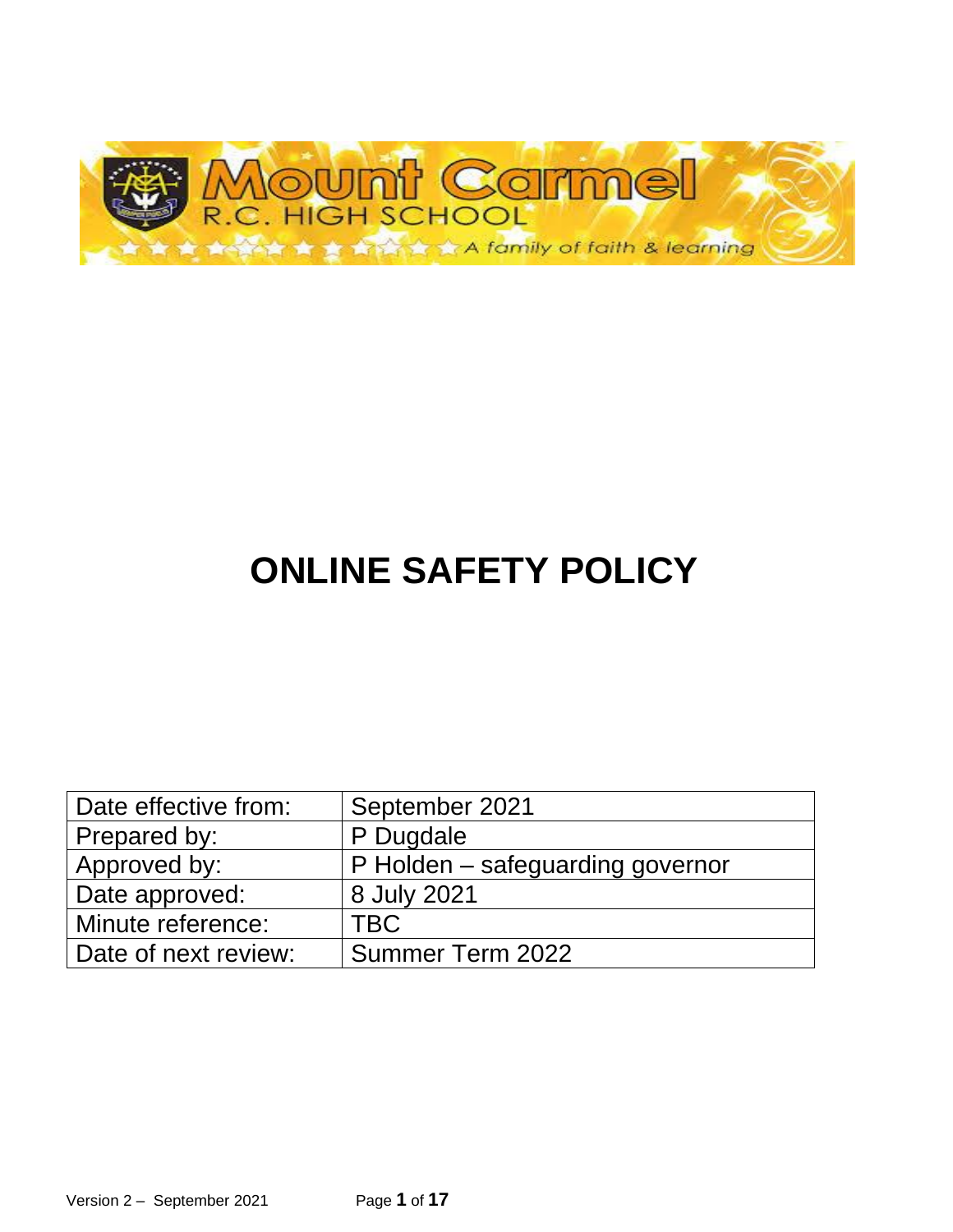#### Version control record from February 2020.

**Please note that where policy is LCC model policy, then the version details will be provided by LCC in the document.** 

**Version numbers ending in a letter relate to documents under review and awaiting approval. Once a document has been approved then the version number will increase e.g. version 1a = approved version 1 being reviewed. Once version 1a has been approved it will then move to version 2.**

| Version | Date of change   | Reviewed by         | Brief reason for changes      |
|---------|------------------|---------------------|-------------------------------|
| Number  |                  |                     |                               |
|         | February 2020    | <b>Peter Holden</b> | <b>Creation of new policy</b> |
| 1a      | August 2020      | <b>Paul Dugdale</b> | <b>Start of year review</b>   |
|         | <b>July 2021</b> | <b>Paul Dugdale</b> | <b>Annual review</b>          |
|         |                  |                     |                               |
|         |                  |                     |                               |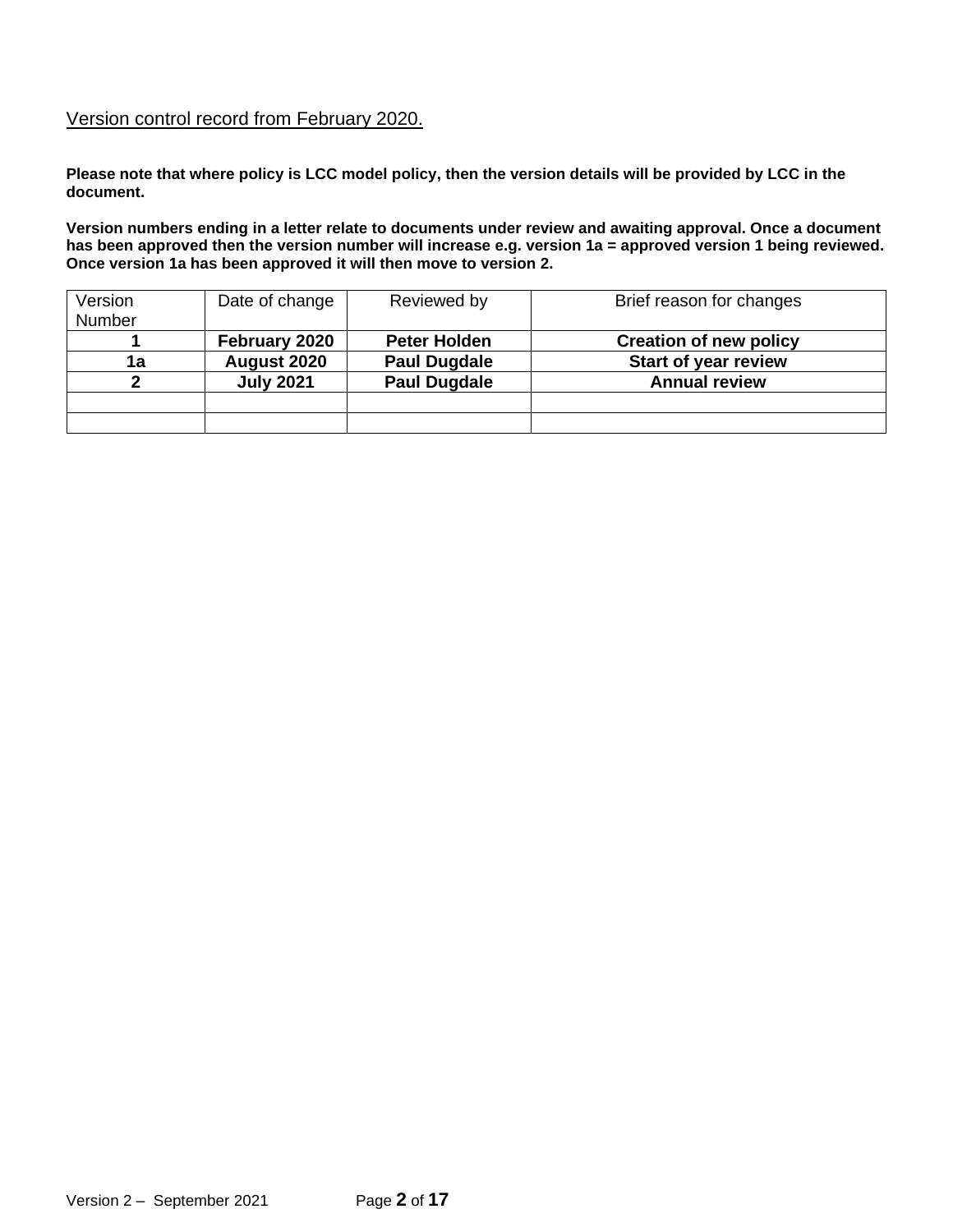#### **Development / Monitoring / Review of this Policy**

This online safety policy has been developed by a working group made up of:

- *P Dugdale - Safeguarding Lead (DSL2) – Deputy Headteacher*
- *D Sweeney - Safeguaring Lead (DSL2) - Assistant Headteacher / SENCO*
- *S Evans - Teacher*
- *L Robinson - Technical expertise / Network Manager*
- *P Holden - Governor*
- *Rebecca Hargreaves, Alfie Moore, Seb Long - pupils*

#### **Schedule for Development / Monitoring / Review**

| This online safety policy was approved by the<br>Governing Body on:                                                                                                                                                                                                           | Spring 2020                                                   |
|-------------------------------------------------------------------------------------------------------------------------------------------------------------------------------------------------------------------------------------------------------------------------------|---------------------------------------------------------------|
| The implementation of this online safety policy will be<br>monitored by the:                                                                                                                                                                                                  | SLT and the online safety working party                       |
| Monitoring will take place at regular intervals:                                                                                                                                                                                                                              | At least annually                                             |
| The Governing Body will receive a updates containing<br>online safety incidents at regular intervals:                                                                                                                                                                         | At Governor ECM committee meetings                            |
| The online safety policy will be reviewed annually, or<br>more regularly in the light of any significant new<br>developments in the use of the technologies, new<br>threats to online safety or incidents that have taken<br>place. The next anticipated review date will be: | Summer Term 2022                                              |
| Should serious online safety incidents take place, the<br>following persons should be informed:                                                                                                                                                                               | Mr J Hill (DSL)<br>Mr D Sweeney (DSL2)<br>Mr P Dugdale (DSL2) |

The school will monitor the impact of the policy using:

- *Logs of reported incidents held within CPOMS*
- *Esafe system*
- *Surveys / questionnaires of*
- *• students / pupils*
- *• parents / carers*
- *• staff*

## **Scope of the Policy**

This policy applies to all members of the *school* (including staff, students / pupils, volunteers, parents / carers, visitors, guests) who have access to and are users of school ICT systems, both in and out of the *school*.

The Education and Inspections Act 2006 empowers Headteachers to such extent as is reasonable, to regulate the behaviour of pupils when they are off the *school* site and empowers members of staff to impose disciplinary penalties for inappropriate behaviour. This is pertinent to incidents of cyberbullying, or other online safety incidents covered by this policy, which may take place outside of the school, but is linked to membership of the school. The 2011 Education Act increased these powers with regard to the searching for and of electronic devices and the deletion of data. In the case of both acts, action can only be taken over issues covered by the school's Behaviour Policy.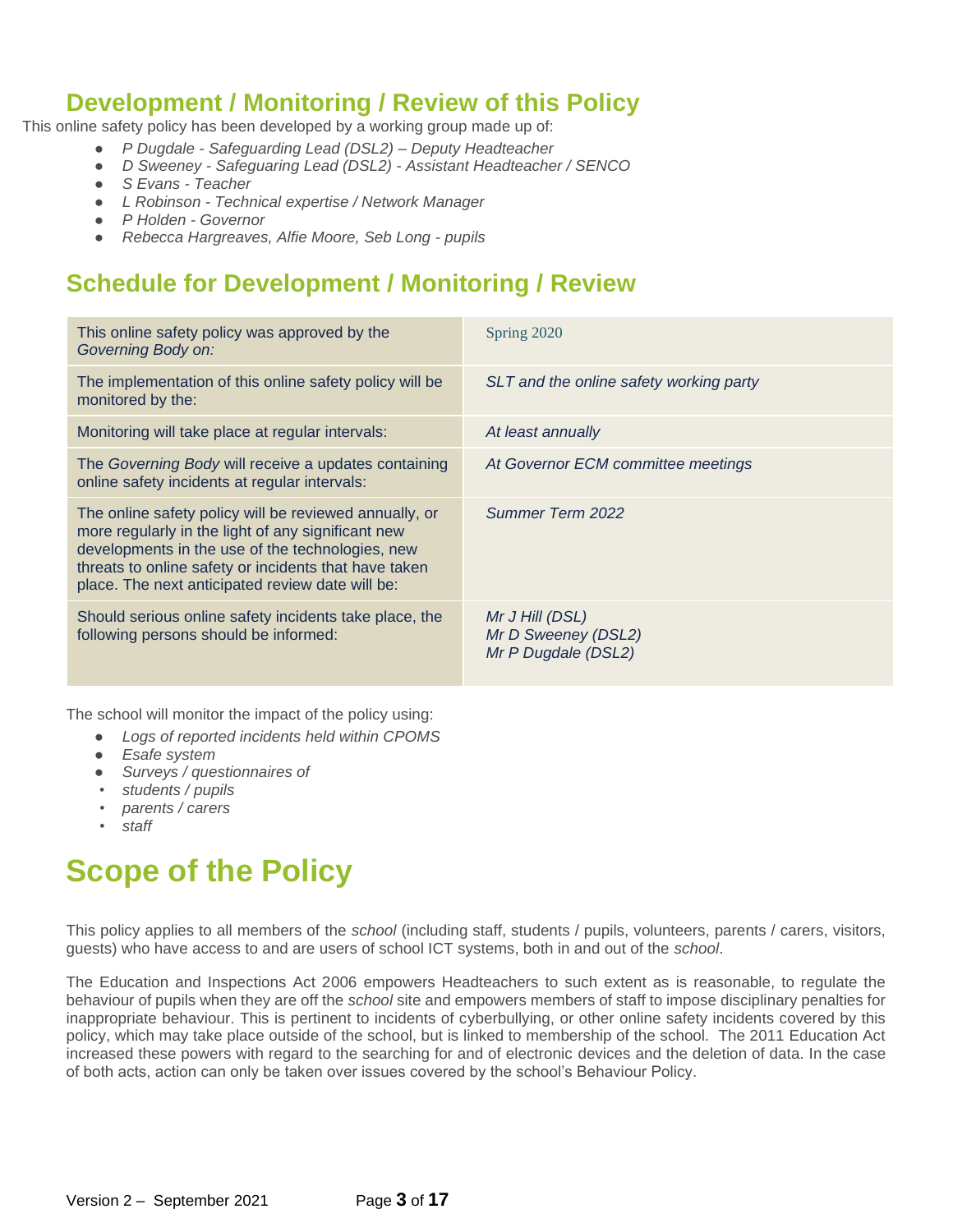The *school* will deal with such incidents within this policy and associated behaviour and anti-bullying policies and will, where known, inform parents / carers of incidents of inappropriate online safety behaviour that take place out of school.

### **Roles and Responsibilities**

The following section outlines the online safety roles and responsibilities of individuals and groups within the school:

#### **Governors (attached governor P Holden):**

*Governors* are responsible for the approval of the online safety policy and for reviewing the effectiveness of the policy. This will be carried out by the *governors* receiving regular information about online safety incidents and monitoring reports. A member of the *governing body (P Holden)* has taken on the role of *online safety governor*. The role of the online safety *governor* will include:

- *• regular meetings with the online safety co-ordinator (P Dugdale) and DSL (J Hill)*
- *• regular monitoring of online safety incident logs through CPOMS/ ESAFE*
- *• regular monitoring of filtering / change control logs in liaison with L Robinson*
- *• reporting to governors*

#### **Headteacher and Senior Leaders:**

- *• The Headteacher has a duty of care for ensuring the safety (including online safety) of members of the school community*
- *• The Headteacher should be aware of the procedures to be followed in the event of a serious online safety allegation being made against a member of staff.*
- *• The Headteacher is responsible for ensuring that the online safety coordinator and other relevant staff receive suitable training to enable them to carry out their online safety roles and to train other colleagues, as relevant.*
- *• The Headteacher will ensure that there is a system in place to allow for monitoring and support of those in school who carry out the internal online safety monitoring role. This is to provide a safety net and also support to those colleagues who take on important monitoring roles.*

#### **Online Safety Coordinators (DSLs) (P Dugdale, J Hill, D Sweeney):**

- *leads the online safety working party*
- *takes day to day responsibility for online safety issues and has a leading role in establishing and reviewing the school online safety policies / documents*
- *• ensures that all staff are aware of the procedures that need to be followed in the event of an online safety incident taking place.*
- *• provides training and advice for staff*
- *• liaises with the Local Authority / relevant body*
- *• liaises with school technical staff*
- *• receives reports of online safety incidents and creates a log of incidents to inform future online safety developments,*
- *• meets regularly with the online safety governor to discuss current issues, review incident logs and filtering / change control logs*
- *• attends relevant meeting / committee of governors*
- *• reports regularly to SLT*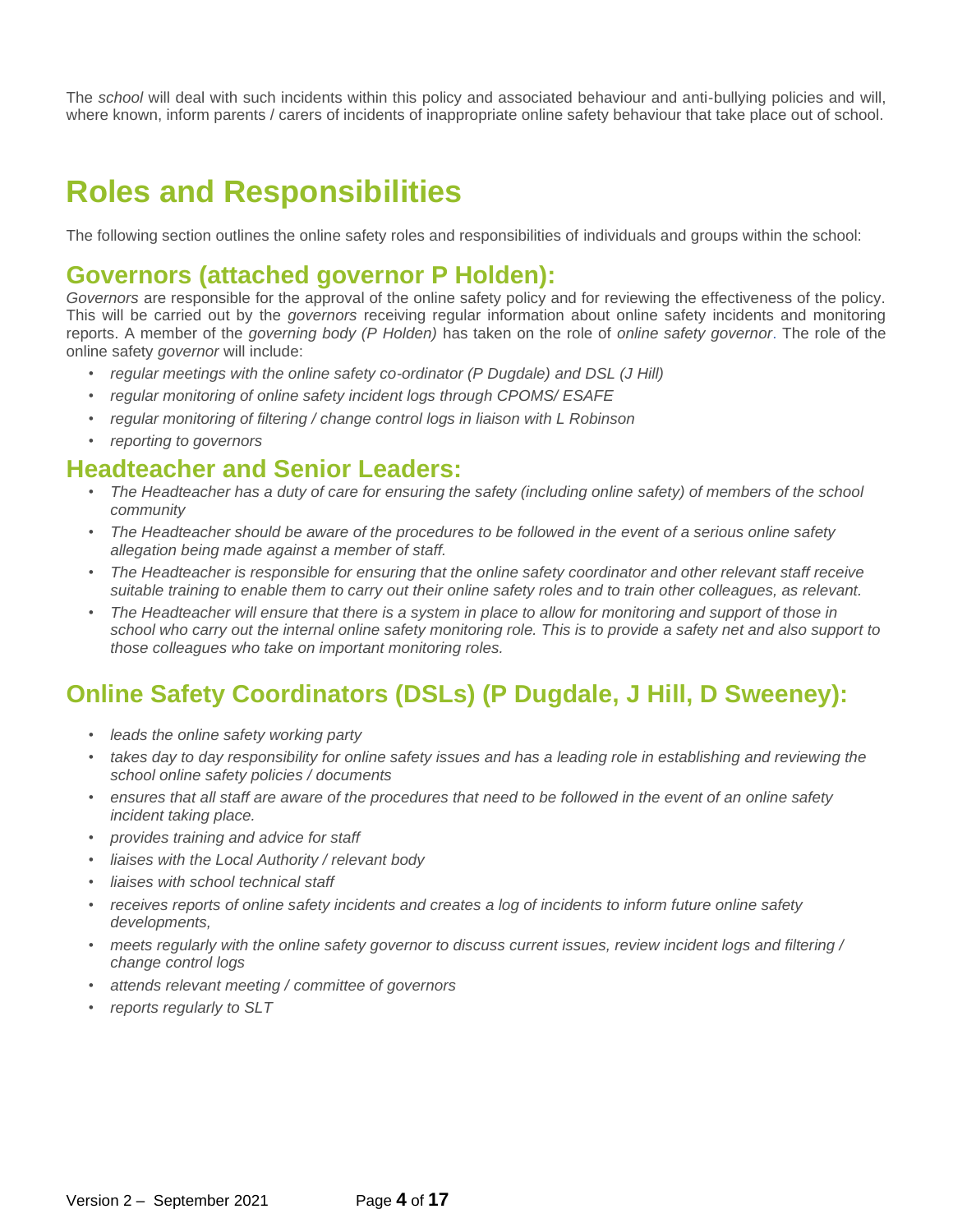### **Network Manager (Liam Robinson):**

*The network manager is responsible for ensuring:* 

- *• that the school's technical infrastructure is secure and is not open to misuse or malicious attack*
- *• that the school meets required online safety technical requirements and any Local Authority / other relevant body online safety policy / guidance that may apply.*
- *• that users may only access the networks and devices through properly enforced password protection*
- the filtering policy is applied and updated on a regular basis and that its implementation is not the sole *responsibility of any single person*
- *• that they keep up to date with online safety technical information in order to effectively carry out their online safety role and to inform and update others as relevant*
- *• that the use of the network / internet / email may be monitored in order that any misuse / attempted misuse can be reported to the online safety coordinator / DSL team*

#### **Teachers of the online safety working party**

are responsible for ensuring that:

- the online safety policy is reviewed on an annual basis
- pupils are educated about online safety through targeted workshops and assemblies where appropriate
- the policy is simplified to ensure students can understand the key points most relevant to students within the policy
- incidents regarding online safety that occur within the school are discussed on a regular basis to ensure the policy is applied consistently, and that future developments to the policy are relevant to the school situation

#### **Teaching and Associate Staff**

*are responsible for ensuring that:*

- they have an up to date awareness of online safety matters and of the current school online safety policy and *practices*
- *• they have read, understood and signed the Staff Acceptable Use Policy (AUP) and Digital Communications Policy*
- *• they report any suspected misuse or problem to the online safety coordinator / Headteacher for investigation / action / sanction*
- *• all digital communications with students / parents / carers should be on a professional level and only carried out using official school systems*
- *• online safety issues are embedded in all aspects of the curriculum and other activities*
- *• students understand and follow the online safety and acceptable use policies*
- **•** *students have a good understanding of research skills and the need to avoid plagiarism and uphold copyright regulations*
- *• they monitor the use of digital technologies, mobile devices, cameras etc in lessons and other school activities (where allowed) and implement current policies with regard to these devices*
- *in lessons where internet use is pre-planned pupils should be quided to sites checked as suitable for their use and that processes are in place for dealing with any unsuitable material that is found in internet searches*

#### **Child Protection / Safeguarding Designated Person (J.Hill)**

should be trained in online safety issues and be aware of the potential for serious child protection / safeguarding issues to arise from: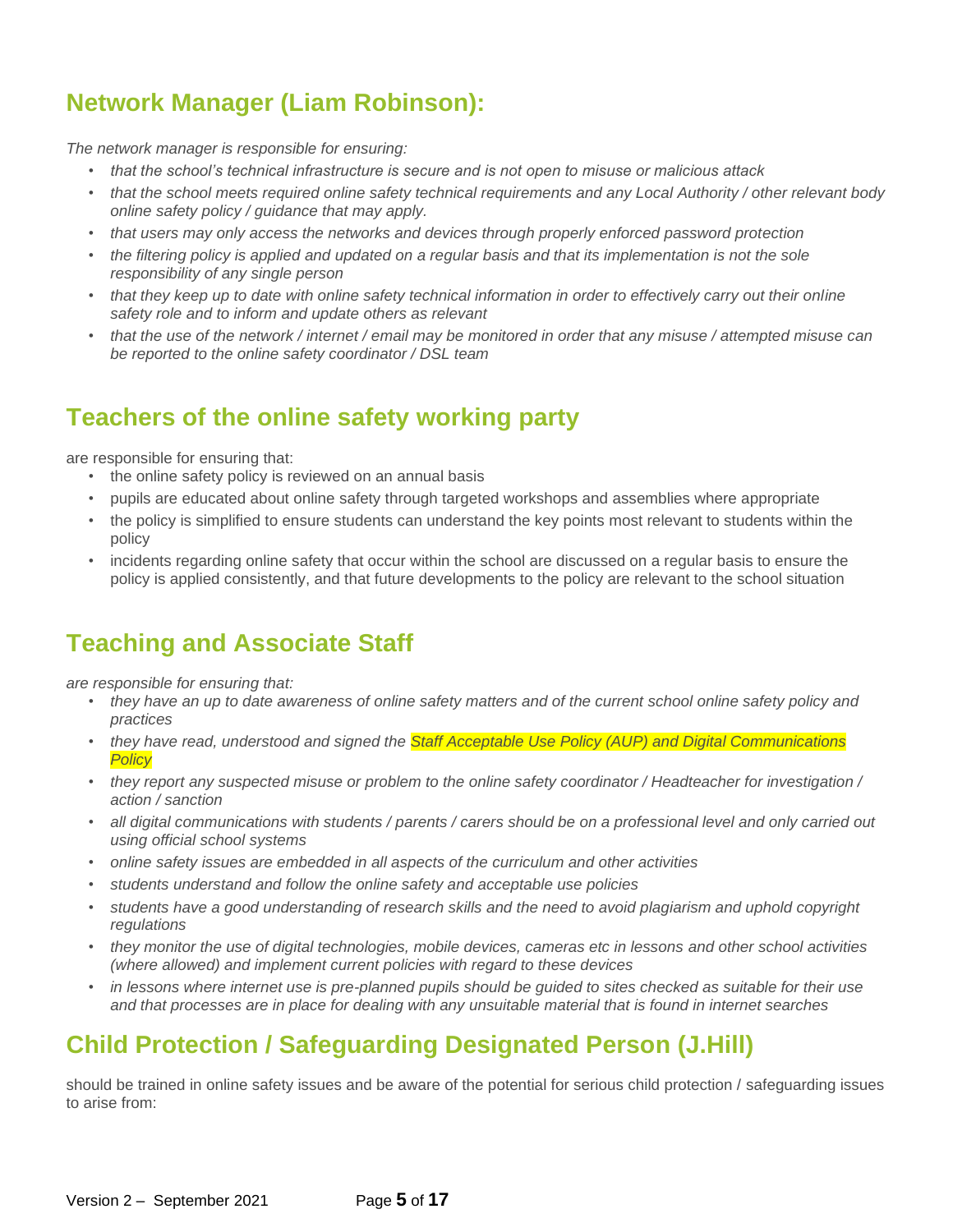- sharing of personal data
- access to illegal / inappropriate materials
- inappropriate on-line contact with adults / strangers
- potential or actual incidents of grooming
- cyber-bullying

#### **Pupils:**

- **•** are responsible for using the school digital technology systems in accordance with the Student Acceptable Use Policy (E-safety Policy). This can be found in the school planner / transition pack
- have a good understanding of research skills and the need to avoid plagiarism and uphold copyright regulations
- need to understand the importance of reporting abuse, misuse or access to inappropriate materials and know how to do so
- will be expected to know and understand policies on the use of mobile devices and digital cameras. They should also know and understand policies on the taking / use of images and on cyber-bullying.
- should understand the importance of adopting good online safety practice when using digital technologies out of school and realise that the school's online safety policy covers their actions out of school, if related to their membership of the school

#### **Parents / Carers**

*Parents / Carers play a crucial role in ensuring that their children understand the need to use the internet / mobile devices in an appropriate way. The school will take every opportunity to help parents understand these issues through parents' evenings, newsletters, letters, website and information about national / local online safety campaigns / literature. Parents and carers will be encouraged to support the school in promoting good online safety practice and to follow guidelines on the appropriate use of:*

*• digital and video images taken at school events*

#### **Guest Users**

Guest users (e.g. supply teachers and visitors) may be given limited access to the school system and must follow the regulations outlined here as per the staff usage.

## **Policy Statements**

#### **Education – pupils**

Whilst regulation and technical solutions are very important, their use must be balanced by educating students to take a responsible approach. The education of students in online safety is therefore an essential part of the school's online safety provision. Children and young people need the help and support of the school to recognise and avoid online safety risks and build their resilience.

Online safety should be a focus in all areas of the curriculum and staff should reinforce online safety messages across the curriculum. The online safety curriculum should be broad, relevant and provide progression, with opportunities for creative activities and will be provided in the following ways:

- An online safety curriculum is provided as part of PSHCE/assemblies/computing
- Key online safety messages should be reinforced as part of a planned programme of assemblies and pastoral activities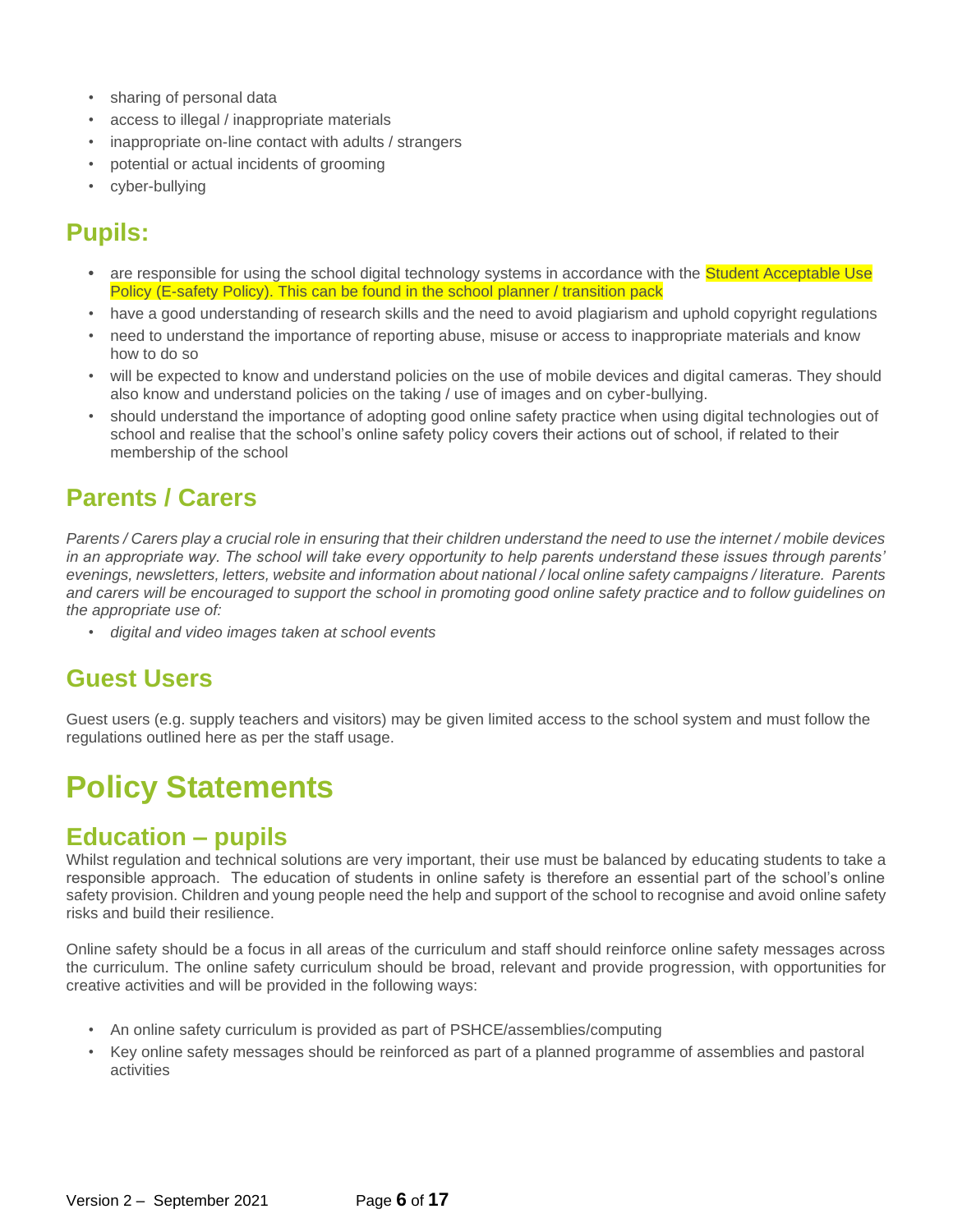- Students should be taught in all lessons to be critically aware of the materials / content they access online and be guided to validate the accuracy of information.
- Students should be taught to acknowledge the source of information used and to respect copyright when using material accessed on the internet
- Students should be helped to understand the need for the pupil **Acceptable Use Agreement in the planner** and encouraged to adopt safe and responsible use both within and outside school
- Students will be encouraged to report other students who are putting themselves at risk by their online behaviour
- Staff should act as good role models in their use of digital technologies, the internet and mobile devices
- In lessons where internet use is pre-planned, it is best practice that pupils should be quided to sites checked as suitable for their use and that processes are in place for dealing with any unsuitable material that is found in internet searches. These processes should include closing the offensive content and reporting the incident to the Network Manager via the class teacher.
- Where pupils are allowed to freely search the internet, staff should be vigilant in monitoring the content of the websites the young people visit.
- It is accepted that from time to time, for good educational reasons, students may need to research topics (e.g. racism, drugs, and discrimination) that would normally result in internet searches being blocked. In such a situation, staff should liaise with the network manager to see if sites can be temporarily removed from the filtered list for the period of study. Any request to do so, should be auditable, with clear reasons for the need.

#### **Education – parents / carers**

Many parents and carers have only a limited understanding of online safety risks and issues, yet they play an essential role in the education of their children and in the monitoring / regulation of the children's online behaviours. Parents may underestimate how often children and young people come across potentially harmful and inappropriate material on the internet and may be unsure about how to respond.

The school will therefore seek to provide information and awareness to parents and carers through:

- *• Curriculum activities*
- *• Letters, newsletters, website,*
- *• Parents / Carers evenings / sessions*
- *• High profile events / campaigns e.g. Safer Internet Day*
- *• Reference to the relevant web sites / publications*

#### **Education & Training – Staff / Volunteers**

It is essential that all staff receive online safety training and understand their responsibilities, as outlined in this policy. Training will be offered as follows:

- A programme of online safety training will be made available to staff through development time as part of the Hays safeguarding training. This will be regularly updated and reinforced. An audit of the online safety training needs of all staff will be carried out regularly. Some staff may identify online safety as a training need within the appraisal process.
- All new staff will receive online safety training as part of their induction programme, ensuring that they fully understand the school Online Safety Policy and Acceptable Use Agreements.
- The online safety coordinator will receive regular updates through attendance at external training events (e.g. from LA / other relevant organisations) and by reviewing guidance documents released by relevant organisations.
- This online safety policy and its updates will be presented to and discussed by staff in staff meetings / INSET days / development time.
- The online safety coordinator will provide advice / guidance / training to individuals as required.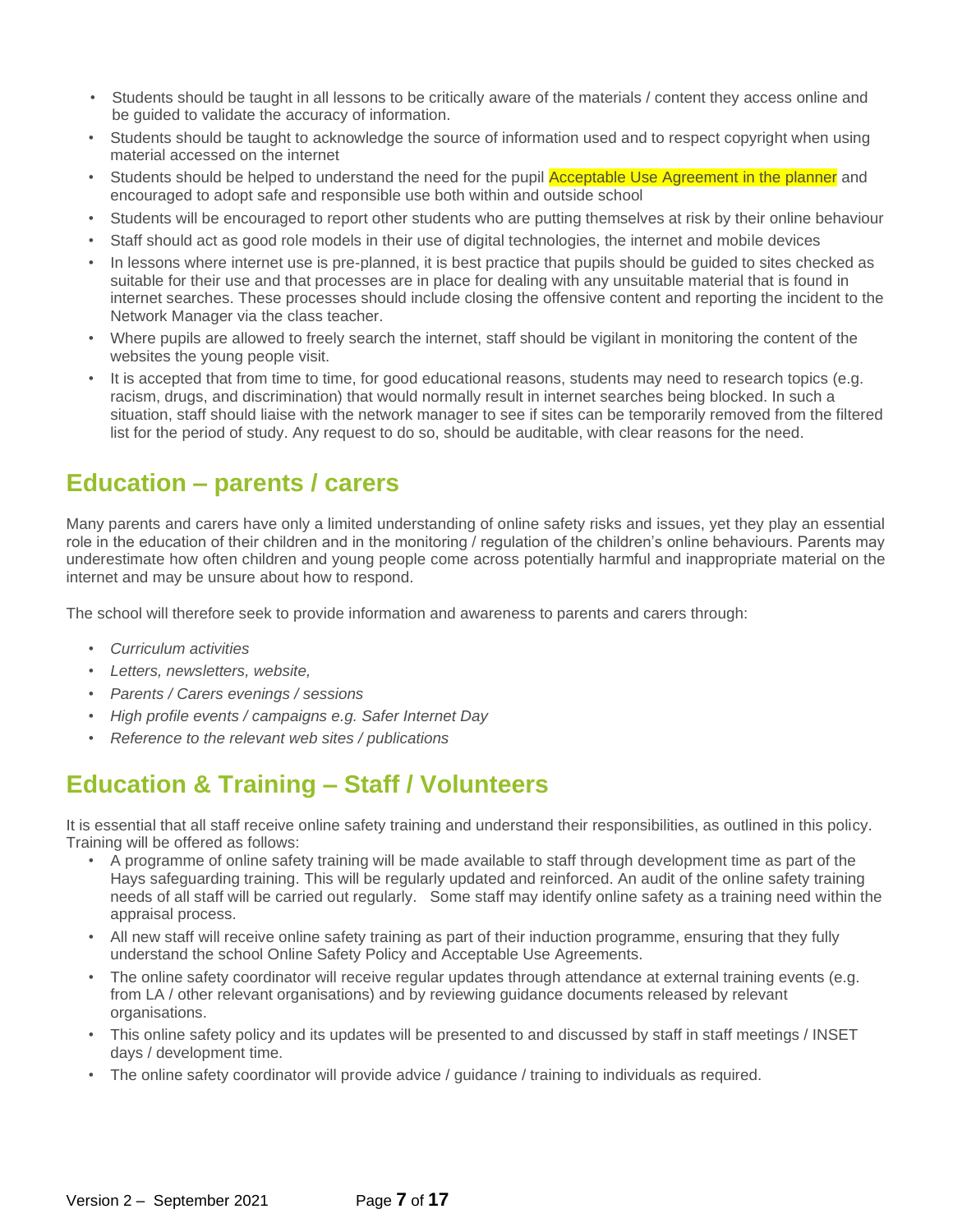### **Training – Governors**

Governors should take part in online safety training / awareness sessions, with particular importance for those who are members of any sub-committee / group involved in technology / online safety / health and safety / child protection. This may be offered in a number of ways:

- Attendance at training provided by the Local Authority / National Governors Association / or other relevant organisation
- Participation in school training as part of the Hays safeguarding package / information sessions for staff

#### **Technical – infrastructure / equipment, filtering and monitoring**

The school will be responsible for ensuring that the school infrastructure / network is as safe and secure as is reasonably possible and that policies and procedures approved within this policy are implemented. It will also need to ensure that the relevant people named in the above sections will be effective in carrying out their online safety responsibilities:

- School technical systems will be managed in ways that ensure that the school meets recommended technical requirements
- The safety and security of school technical systems are reviewed regularly based on technological updates
- Servers, wireless systems and cabling must be securely located and physical access restricted
- All users will have clearly defined access rights to school technical systems and devices.
- The Headteacher is responsible for ensuring that software licence requirements are correctly satisfied considering the software and hardware in use and that regular checks are made to reconcile the number of licences purchased against the number of software installations
- Internet access is filtered for all users and monitored through the ESafe software
- School staff monitor the activity of users on the school technical systems and users are made aware of this in the Acceptable Use Agreement
- Any actual / potential technical incident / security breach should be reported immediately to the network manager
- Appropriate security measures are in place to protect the servers, firewalls, routers, wireless systems work stations, mobile devices etc. from accidental or malicious attempts which might threaten the security of the school systems and data. The school infrastructure and individual workstations are protected by up to date virus software.
- Personal data must not be sent over the internet or taken off the school site unless safely encrypted or otherwise secured.

#### **Bring Your Own Device (BYOD)**

At the moment, the school only allows staff members to access the school network through their own devices via a personalised password on to the school Wi-Fi. Use of BYOD should not introduce vulnerabilities into existing secure environments. Considerations will need to include; levels of secure access, filtering, data protection, storage and transfer of data, mobile device management systems, training, support, acceptable use, auditing and monitoring. This list is not exhaustive.

- The school has a set of clear expectations and responsibilities for all users
- The school adheres to the Data Protection Act principles
- All users are provided with and accept the Acceptable Use Agreement
- All network systems are secure and access for users is differentiated
- Where possible these devices will be covered by the school's normal filtering systems, while being used on the premises
- All users will use their personal Wi-Fi username and password and keep this safe
- Mandatory training is undertaken for all staff
- Pupils are not allowed to use personal devices on the school network
- Regular audits and monitoring of usage will take place to ensure compliance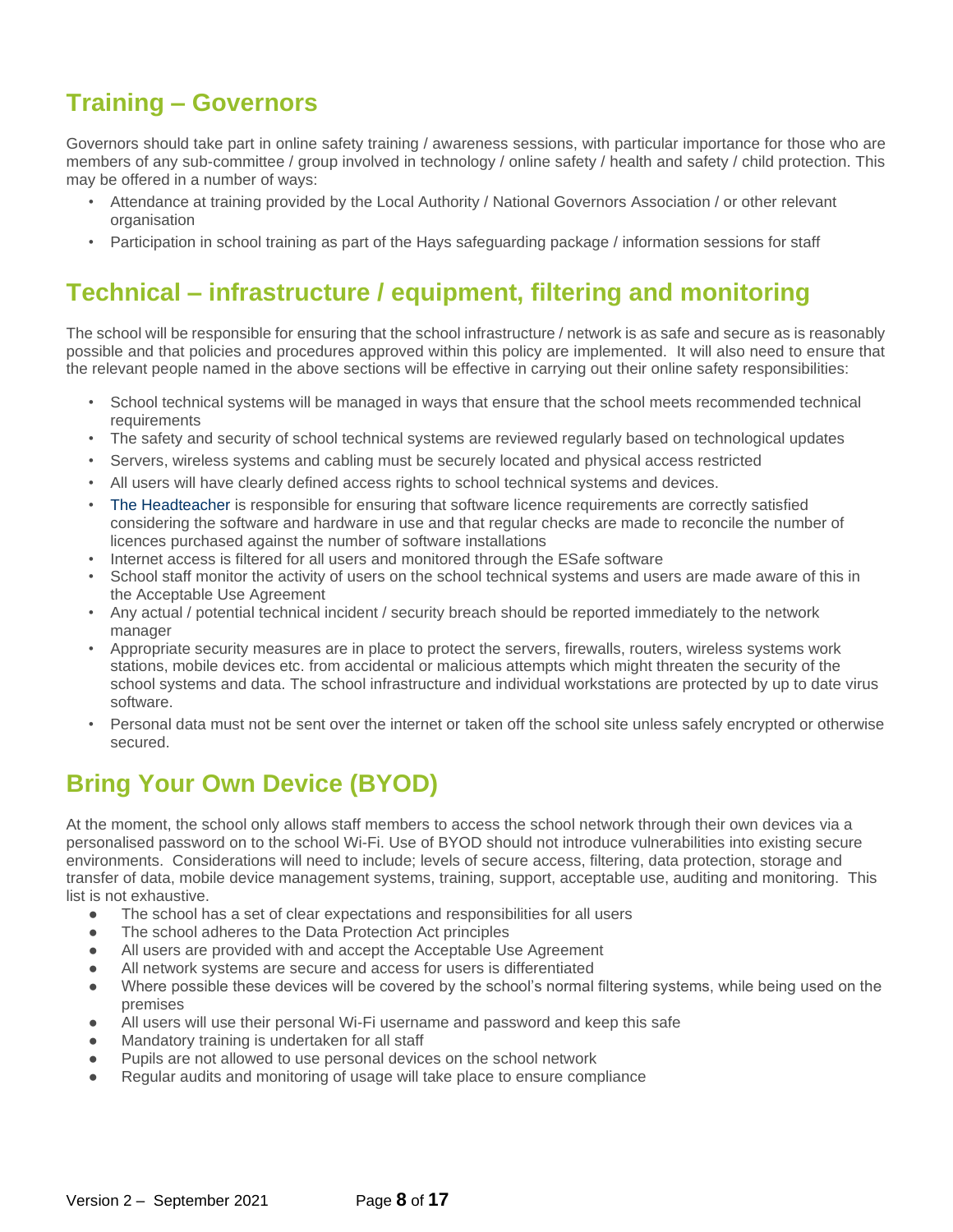### **Use of digital and video images**

The development of digital imaging technologies has created significant benefits to learning, allowing staff and pupils instant use of images that they have recorded themselves or downloaded from the internet. However, staff, parents / carers and pupils need to be aware of the risks associated with publishing digital images on the internet. Such images may provide avenues for cyberbullying to take place. Digital images may remain available on the internet forever and may cause harm or embarrassment to individuals in the short or longer term. It is common for employers to carry out internet searches for information about potential and existing employees. The school will inform and educate users about these risks and will implement policies to reduce the likelihood of the potential for harm:

- When using digital images, staff should inform and educate pupils about the risks associated with the taking, use, sharing, publication and distribution of images. In particular they should recognise the risks attached to publishing their own images on the internet e.g. on social networking sites. This will be done through PSHCE and assemblies
- Staff and volunteers are allowed to take digital / video images to support educational aims, but must follow school policies concerning the sharing, distribution and publication of those images. Those images should only be taken on school equipment, the personal equipment of staff should not be used for such purposes in accordance with the school's safeguarding policy
- Care should be taken when taking digital / video images that students / pupils are appropriately dressed and are not participating in activities that might bring the individuals or the school into disrepute.
- Pupils must not take, use, share, publish or distribute images of others without their permission
- Photographs published on the website, or elsewhere that include pupils will be selected carefully and will comply with good practice guidance on the use of such images.
- Pupils' full names will not be used anywhere on a website or blog, particularly in association with photographs.
- Permission from parents or carers will be obtained before photographs of students / pupils are published on the school website
- Pupil's work can only be published with the permission of the pupil and parents or carers.

#### **Data Protection and GDPR**

Personal data will be recorded, processed, transferred and made available according to the GDPR 2018, which highlights that personal data must be:

- Fairly and lawfully processed
- Processed for limited purposes
- Adequate, relevant and not excessive
- **Accurate**
- Kept no longer than is necessary
- Processed in accordance with the data subject's rights
- **Secure**
- Only transferred to others with adequate protection.

#### **The school must ensure that:**

- It has clear and understood arrangements for the security, storage and transfer of personal data
- Data subjects have rights of access and there are clear procedures for this to be obtained
- There are clear and understood policies and routines for the deletion and disposal of data
- There is a plan for reporting, logging, managing and recovering from information risk incidents as outlined as part of the school GDPR procedure
- There are clear policies about the use of cloud storage / cloud computing which ensure that such data storage meets the requirements laid down by the Information Commissioner's Office.

#### **Staff must ensure that they:**

At all times take care to ensure the safe keeping of personal data, minimising the risk of its loss or misuse.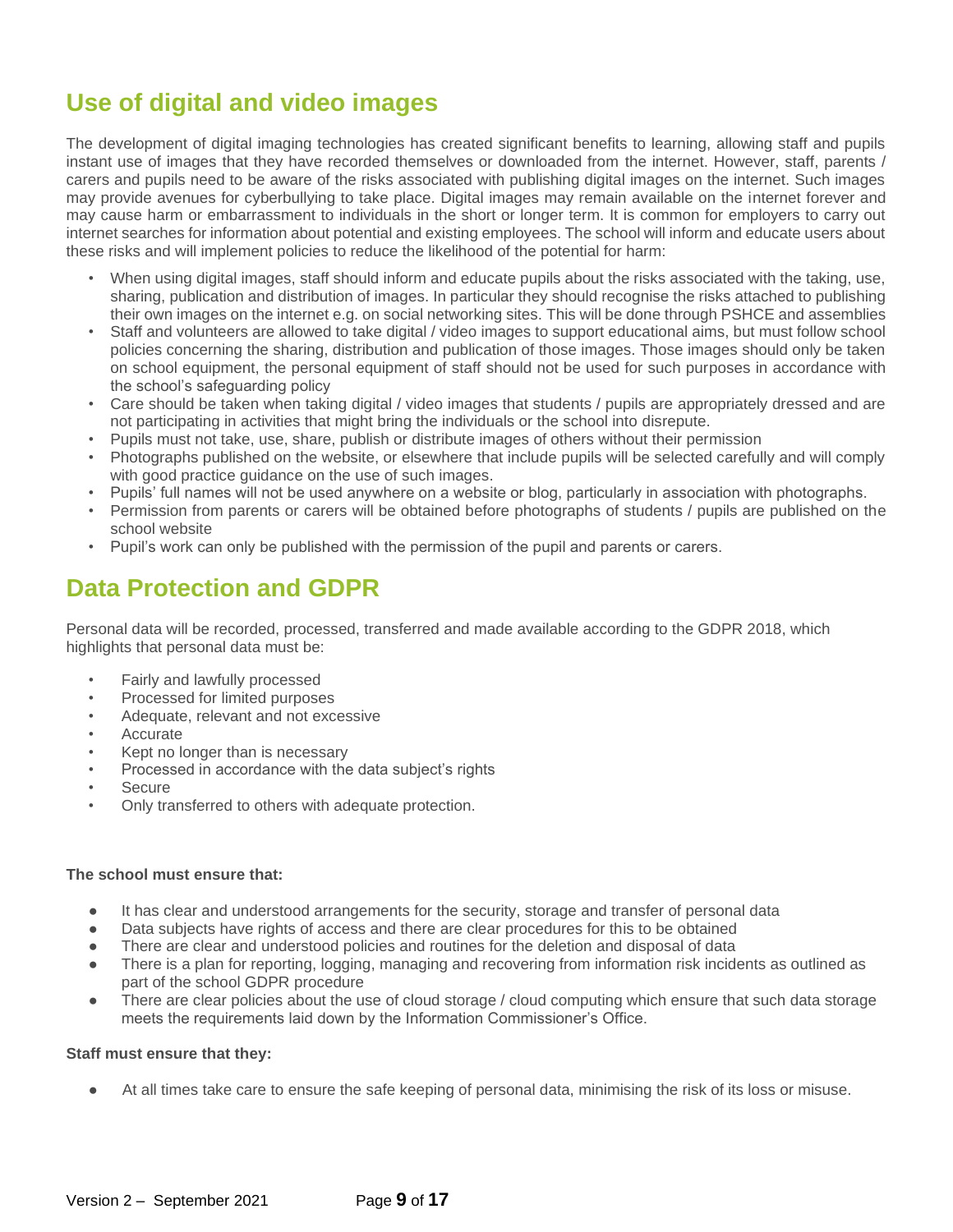- Use personal data only on secure password protected computers and other devices, ensuring that they are properly "logged-off" at the end of any session in which they are using personal data.
- Transfer data using encryption and secure password protected devices.

#### **Communications**

A wide range of rapidly developing communications technologies has the potential to enhance learning. The following table shows how the school currently considers the benefit of using these technologies for education outweighs their risks / disadvantages:

|                                                                    | Staff & other<br>adults |                             |                               |             | <b>Students</b>  |                             |                                  |             |
|--------------------------------------------------------------------|-------------------------|-----------------------------|-------------------------------|-------------|------------------|-----------------------------|----------------------------------|-------------|
| <b>Communication Technologies</b>                                  | <b>Allowed</b>          | certain times<br>Allowed at | Allowed for<br>selected staff | Not allowed | <b>Allowed</b>   | certain times<br>Allowed at | Allowed with staff<br>permission | Not allowed |
| Mobile phones may be brought to<br>school                          | $\mathbf X$             |                             |                               |             | $\boldsymbol{X}$ |                             |                                  |             |
| Use of mobile phones in lessons                                    |                         | $\mathbf X$                 |                               |             |                  |                             |                                  | X           |
| Use of mobile phones in social time                                |                         | $\mathbf X$                 |                               |             |                  | $\mathbf X$                 |                                  |             |
| Taking photos on mobile phones /<br>cameras                        |                         | $\mathbf X$                 |                               |             |                  |                             |                                  | $\mathbf X$ |
| Use of other mobile devices e.g.<br>tablets, gaming devices        |                         | $\mathbf X$                 |                               |             |                  |                             | $\mathbf X$                      |             |
| Use of personal email addresses in<br>school, or on school network |                         | $\mathbf X$                 |                               |             |                  |                             |                                  | $\mathbf X$ |
| Use of school email for personal<br>emails                         |                         | $\mathbf X$                 |                               |             |                  |                             | $\mathbf X$                      |             |
| Use of messaging apps                                              |                         | $\mathbf X$                 |                               |             |                  |                             |                                  | X           |
| Use of social media                                                |                         | $\mathbf X$                 |                               |             |                  |                             |                                  | X           |
| Use of blogs                                                       |                         | $\mathbf X$                 |                               |             |                  |                             |                                  | $\mathbf X$ |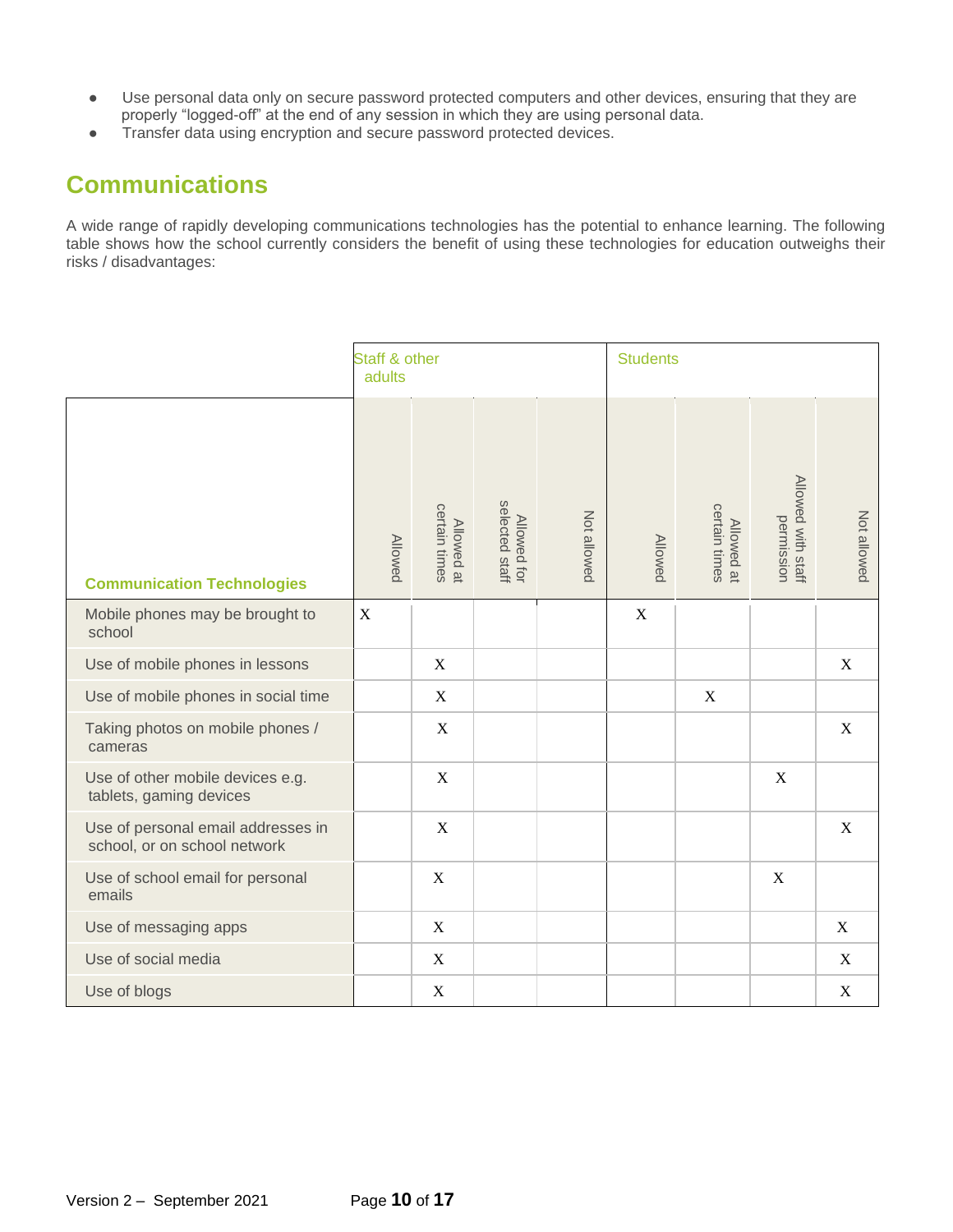When using communication technologies the school considers the following as good practice:

- The official school email service may be regarded as safe and secure and is monitored. Users should be aware that email communications are monitored. Staff and students should therefore use only the school email service to communicate with others when in school, or on school systems
- Users must immediately report, to the online safety coordinator in accordance with the school policy, the receipt of any communication that makes them feel uncomfortable, is offensive, discriminatory, threatening or bullying in nature and must not respond to any such communication
- Any digital communication between staff and students / pupils or parents / carers (email) must be professional in tone and content. These communications may only take place on official (monitored) school systems. Personal email addresses, text messaging or social media must not be used for these communications.
- Whole class / group email addresses may be used
- Personal information should not be posted on the school website and only official email addresses should be used to identify members of staff.

#### **Social Media - Protecting Professional Identity**

All schools and local authorities have a duty of care to provide a safe learning environment for students and staff. Schools and local authorities could be held responsible, indirectly for acts of their employees in the course of their employment. Staff members who harass, cyberbully, discriminate on the grounds of sex, race or disability or who defame a third party may render the *school* or local authority liable to the injured party. Reasonable steps to prevent predictable harm must be in place.

The school provides the following measures to ensure reasonable steps are in place to minimise risk of harm to pupils, staff and the school through limiting access to personal information:

- Training to include: acceptable use; social media risks; checking of settings; data protection; reporting issues.
- Clear reporting guidance, including responsibilities, procedures and sanctions
- Risk assessment, including legal risk

School staff should ensure that:

- No reference should be made in social media to pupils, parents / carers or school staff
- They do not engage in online discussion on personal matters relating to members of the school community
- Personal opinions should not be attributed to the *school* or local authority
- Security settings on personal social media profiles are regularly checked to minimise risk of loss of personal information.

The *school's* use of social media for professional purposes will be checked regularly by the online safety working party to ensure compliance with the online safety policy.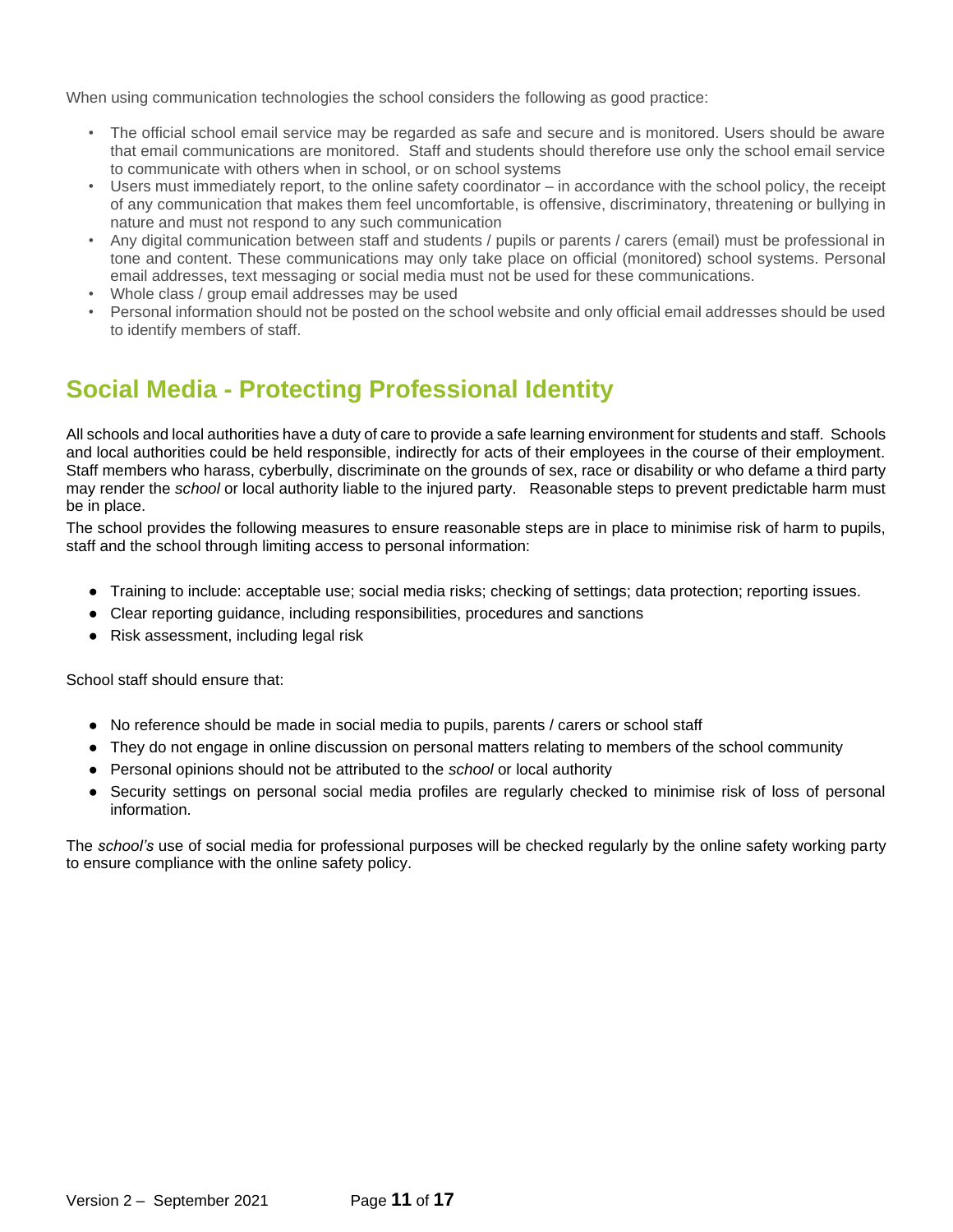#### **Unsuitable / inappropriate activities**

The school believes that the activities referred to in the following section would be inappropriate in a school context and that users, as defined below, should not engage in these activities in school or outside school when using school equipment or systems. The school policy restricts usage as follows:

Ē

| <b>User Actions</b>                                                                                                                                                 |                                                                                                                                                                   | A<br>$\mathbf C$<br>$\mathbf C$<br>e<br>p<br>t<br>a<br>$\mathsf{b}$<br>L<br>e | Α<br>CC<br>e<br>pt<br>a<br>bl<br>e<br>at<br>$\mathsf{C}$<br>er<br>ta<br>in.<br>ti<br>m<br>e<br>S | Acc<br>ept<br>abl<br>e<br>for<br>no<br>min<br>ate<br>d<br>use<br>rs | U<br>n<br>a<br>cc<br>e<br>pt<br>a<br>bl<br>e | Un<br>acc<br>ept<br>abl<br>e<br>and<br>illeg<br>al |
|---------------------------------------------------------------------------------------------------------------------------------------------------------------------|-------------------------------------------------------------------------------------------------------------------------------------------------------------------|-------------------------------------------------------------------------------|--------------------------------------------------------------------------------------------------|---------------------------------------------------------------------|----------------------------------------------|----------------------------------------------------|
| <b>Users shall</b><br>not visit                                                                                                                                     | Child sexual abuse images - The making, production or distribution of indecent images of<br>children. Contrary to The Protection of Children Act 1978             |                                                                               |                                                                                                  |                                                                     |                                              | $\times$                                           |
| <b>Internet</b><br>sites, make,<br>post,                                                                                                                            | Grooming, incitement, arrangement or facilitation of sexual acts against children Contrary to<br>the Sexual Offences Act 2003.                                    |                                                                               |                                                                                                  |                                                                     |                                              | X                                                  |
| download,<br>upload, data                                                                                                                                           | Possession of an extreme pornographic image (grossly offensive or otherwise of an obscene<br>character) Contrary to the Criminal Justice and Immigration Act 2008 |                                                                               |                                                                                                  |                                                                     |                                              | X                                                  |
| transfer,<br>communicat                                                                                                                                             | criminally racist material in UK - to stir up religious hatred (or hatred on the grounds of<br>sexual orientation) - contrary to the Public Order Act 1986        |                                                                               |                                                                                                  |                                                                     |                                              | $\times$                                           |
| e or pass on,<br>material,                                                                                                                                          | Pornography / pornographic material                                                                                                                               |                                                                               |                                                                                                  |                                                                     | $\times$                                     |                                                    |
| remarks,<br>proposals or<br>comments                                                                                                                                | promotion of any kind of illegal discrimination                                                                                                                   |                                                                               |                                                                                                  |                                                                     | X                                            |                                                    |
| that contain<br>or relate to:                                                                                                                                       | Any form of illegal threatening behaviour, including promotion of physical violence or mental<br>harm                                                             |                                                                               |                                                                                                  |                                                                     | $\times$                                     |                                                    |
|                                                                                                                                                                     | any other information which may be offensive to colleagues or breaches the integrity of the<br>ethos of the school or brings the school into disrepute            |                                                                               |                                                                                                  |                                                                     | X                                            |                                                    |
| Using school systems to run a private business                                                                                                                      |                                                                                                                                                                   |                                                                               |                                                                                                  |                                                                     | X                                            |                                                    |
| the school / academy                                                                                                                                                | Using systems, applications, websites or other mechanisms that bypass the filtering or other safeguards employed by                                               |                                                                               |                                                                                                  |                                                                     | X                                            |                                                    |
| Infringing copyright                                                                                                                                                |                                                                                                                                                                   |                                                                               |                                                                                                  |                                                                     | X                                            |                                                    |
| Revealing or publicising confidential or proprietary information (eg financial / personal information, databases,<br>computer / network access codes and passwords) |                                                                                                                                                                   |                                                                               |                                                                                                  |                                                                     | X                                            |                                                    |
| Creating or propagating computer viruses or other harmful files                                                                                                     |                                                                                                                                                                   |                                                                               |                                                                                                  |                                                                     | X                                            |                                                    |
| Unfair usage (downloading / uploading large files that hinders others in their use of the internet)                                                                 |                                                                                                                                                                   |                                                                               |                                                                                                  |                                                                     | X                                            |                                                    |
| On-line gaming (educational)                                                                                                                                        |                                                                                                                                                                   |                                                                               | X                                                                                                |                                                                     |                                              |                                                    |
| On-line gaming (non educational)                                                                                                                                    |                                                                                                                                                                   |                                                                               | X                                                                                                |                                                                     |                                              |                                                    |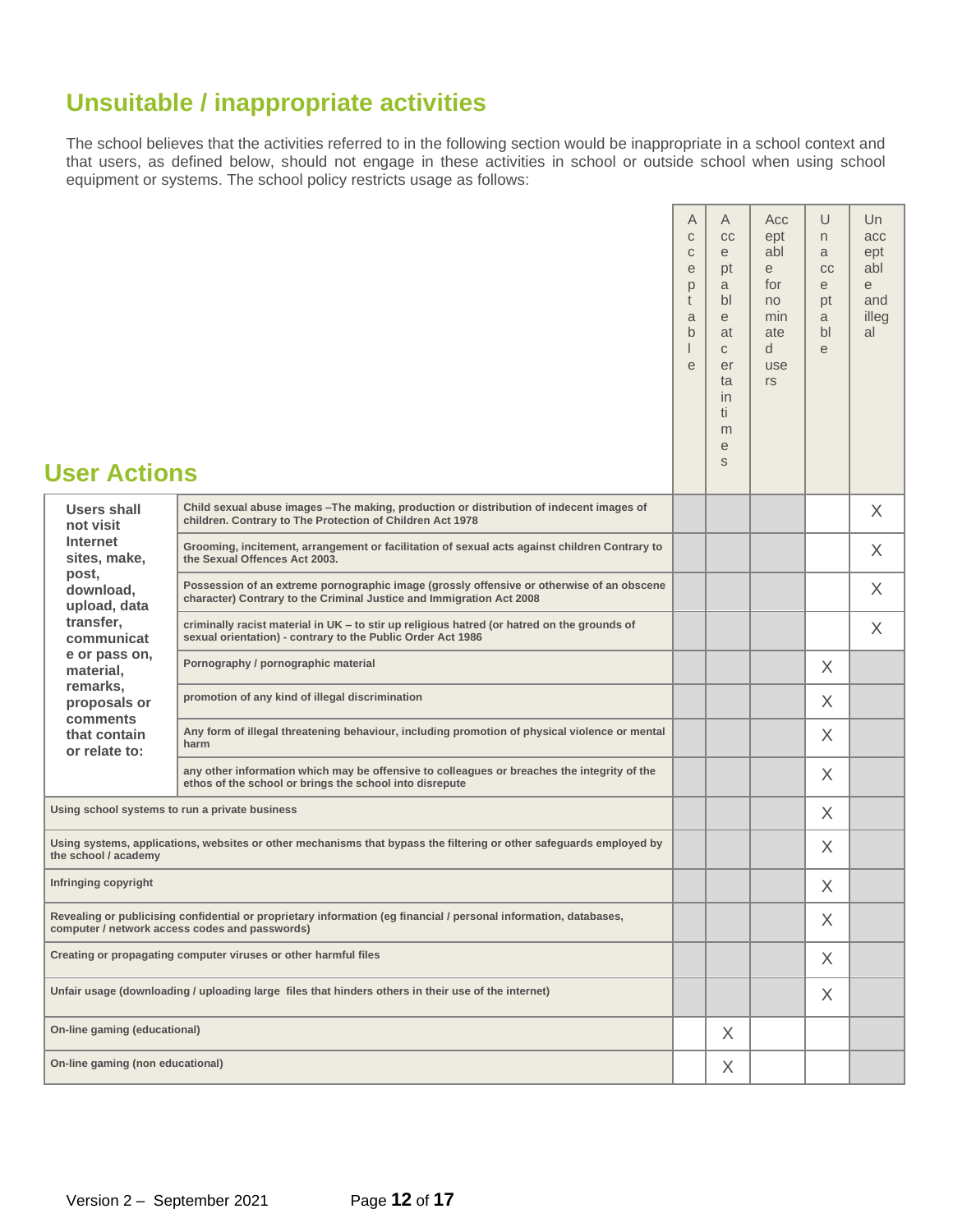| On-line gambling                       |                   | X |  |
|----------------------------------------|-------------------|---|--|
| On-line shopping / commerce            | $\checkmark$<br>⋏ |   |  |
| File sharing                           | $\checkmark$<br>⋏ |   |  |
| Use of social media                    | $\checkmark$<br>⋏ |   |  |
| Use of messaging apps                  | $\checkmark$<br>∧ |   |  |
| Use of video broadcasting e.g. YouTube | $\checkmark$<br>∧ |   |  |

#### **Responding to incidents of misuse**

This guidance is intended for use when staff need to manage incidents that involve the use of online services. It encourages a safe and secure approach to the management of the incident. Incidents might involve illegal or inappropriate activities (see "User Actions" above).

#### **Illegal Incidents**

**If there is any suspicion that the web site(s) concerned may contain child abuse images, or if there is any other suspected illegal activity, refer to the right hand side of the Flowchart (below and appendix) for responding to online safety incidents and report immediately to the police.**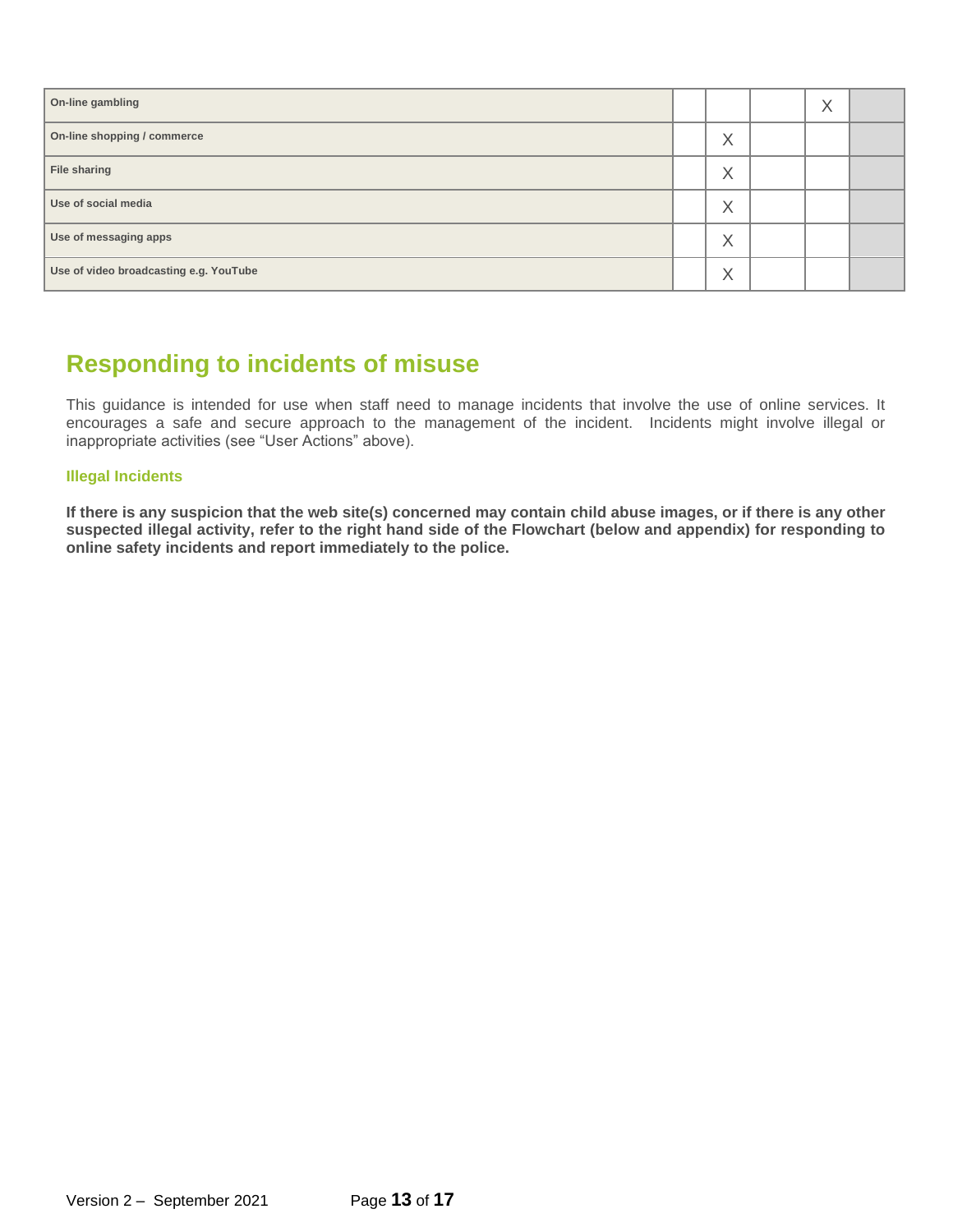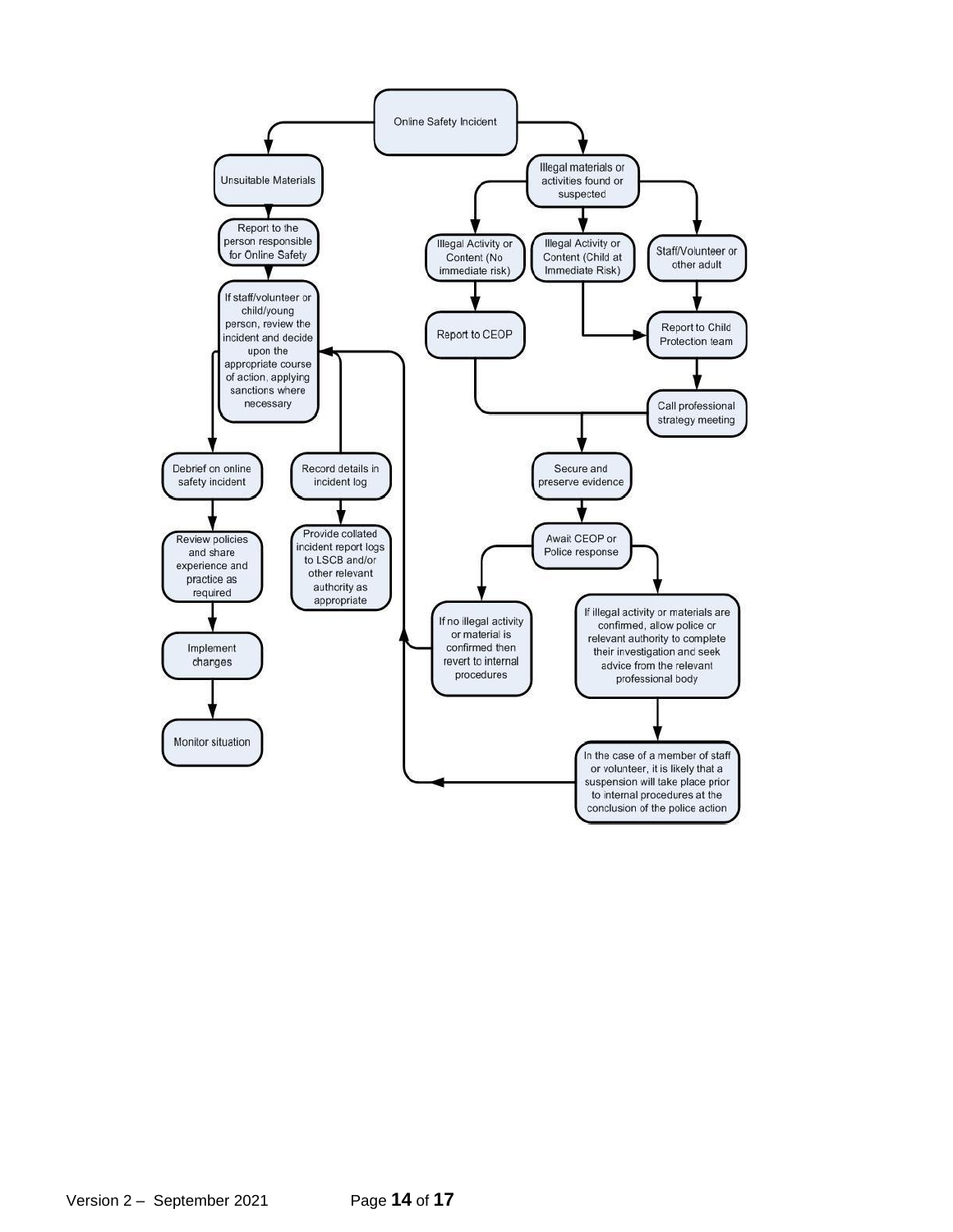#### **Other Incidents**

It is hoped that all members of the school community will be responsible users of digital technologies, who understand and follow school policy. However, there may be times when infringements of the policy could take place, through careless or irresponsible or, very rarely, through deliberate misuse.

#### **In the event of suspicion, all steps in this procedure should be followed:**

- Have more than one senior member of staff / volunteer involved in this process. This is vital to protect individuals if accusations are subsequently reported.
- Conduct the procedure using a designated computer that will not be used by young people and if necessary can be taken off site by the police should the need arise. Use the same computer for the duration of the procedure.
- It is important to ensure that the relevant staff should have appropriate internet access to conduct the procedure, but also that the sites and content visited are closely monitored and recorded (to provide further protection).
- Record the URL of any site containing the alleged misuse and describe the nature of the content causing concern. It may also be necessary to record and store screenshots of the content on the machine being used for investigation. These may be printed, signed and attached to the form (except in the case of images of child sexual abuse – see below)
- Once this has been completed and fully investigated the group will need to judge whether this concern has substance or not. If it does then appropriate action will be required and could include the following:
	- Internal response or discipline procedures
	- Involvement by Local Authority or national / local organisation (as relevant).
	- Police involvement and/or action
- If content being reviewed includes images of Child abuse then the monitoring should be halted and referred to the Police immediately. Other instances to report to the police would include:
	- incidents of 'grooming' behaviour
	- the sending of obscene materials to a child
	- adult material which potentially breaches the Obscene Publications Act
	- criminally racist material
	- other criminal conduct, activity or materials

isolate the computer in question as best you can. Any change to its state may hinder a later police investigation.

It is important that all of the above steps are taken as they will provide an evidence trail for the school and possibly the police and demonstrate that visits to these sites were carried out for child protection purposes.

#### **School Actions & Sanctions**

It is more likely that the school will need to deal with incidents that involve inappropriate rather than illegal misuse. It is important that any incidents are dealt with as soon as possible in a proportionate manner. Illegal activities will be reported to the relevant external agencies, as with inappropriate misuse where this is considered appropriate. Appropriate members of the school community will be made aware that incidents have been dealt with. It is intended that incidents of misuse will be dealt with through normal behaviour / disciplinary procedures as follows: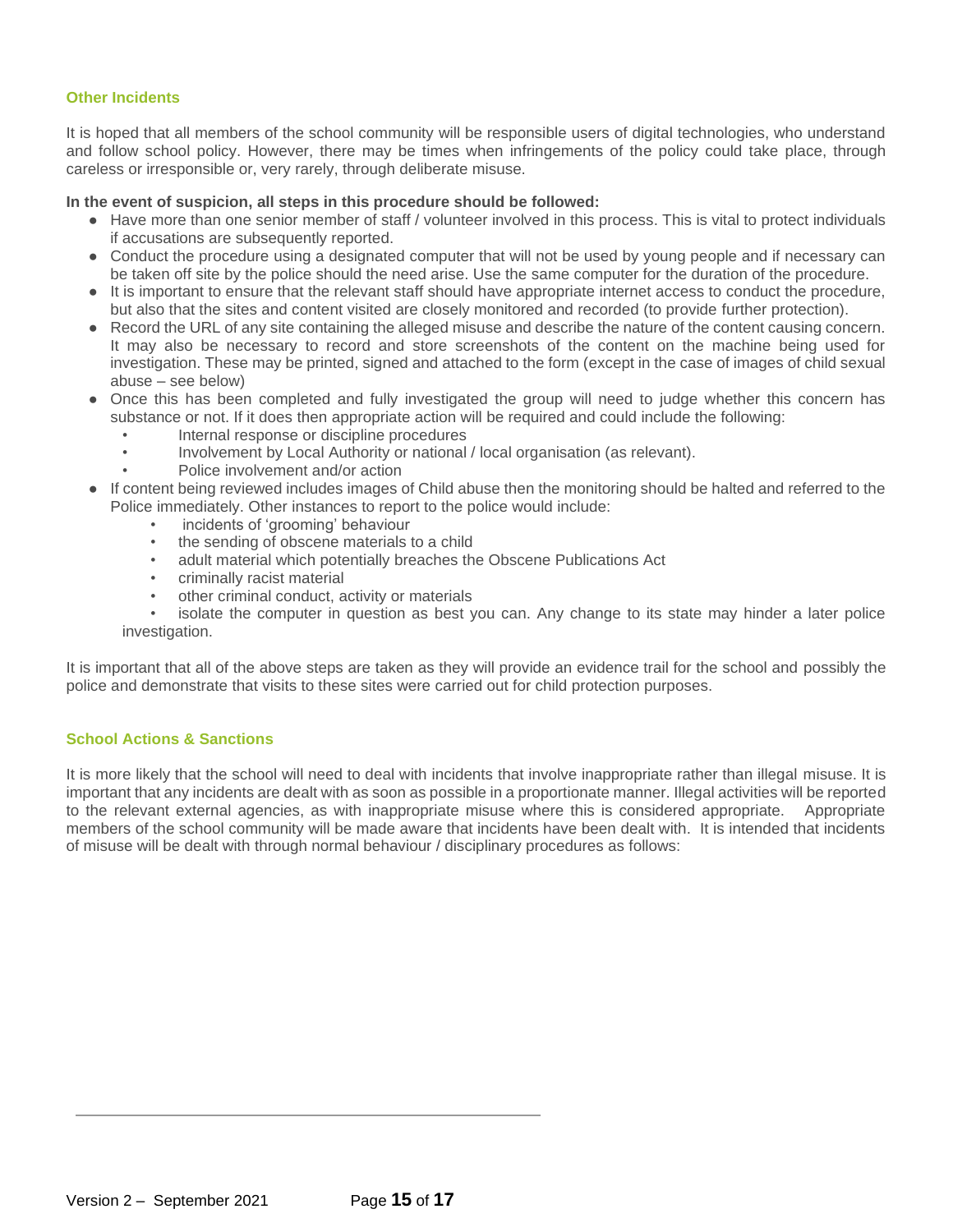### **Students / Pupils**

| Incidents:                                                                                                                                                      | R<br>ef<br>er<br>to<br>C<br>as<br>S<br>te<br>ac<br>he<br>r | R<br>ef<br>er<br>to<br>inl<br>in<br>e<br>sa<br>fet<br>y<br>CO<br>$\overline{\phantom{a}}$<br><b>or</b><br>di<br>na<br>to<br>r | R<br>ef<br>er<br>to<br>P<br>oli<br>ce | Ref<br>er to<br>tech<br>nica<br>sup<br>port<br>staff<br>for<br>acti<br>on<br>re<br>filter<br>ing /<br>sec<br>urity<br>etc. | Inf<br><b>or</b><br>m<br>pa<br>re<br>nt<br>s/<br>ca<br>re<br>rs | R<br>e<br>m<br>OV<br>al<br><b>of</b><br>ne<br>tw<br>or<br>k/<br>int<br>er<br>ne<br>t<br>ac<br>ce<br>SS<br>rig<br>ht<br>S | W<br>ar<br>ni<br>ng | F<br>ur<br>th<br>er<br>sa<br>nc<br>tio<br>n |
|-----------------------------------------------------------------------------------------------------------------------------------------------------------------|------------------------------------------------------------|-------------------------------------------------------------------------------------------------------------------------------|---------------------------------------|----------------------------------------------------------------------------------------------------------------------------|-----------------------------------------------------------------|--------------------------------------------------------------------------------------------------------------------------|---------------------|---------------------------------------------|
| Deliberately accessing or trying to access material that could be considered<br>illegal (see list in earlier section on unsuitable / inappropriate activities). |                                                            | $\times$                                                                                                                      | X                                     |                                                                                                                            |                                                                 |                                                                                                                          |                     | X                                           |
| Unauthorised use of non-educational sites during lessons                                                                                                        | X.                                                         |                                                                                                                               |                                       |                                                                                                                            |                                                                 |                                                                                                                          | X                   |                                             |
| Unauthorised use of mobile phone / digital camera / other mobile device                                                                                         | X                                                          | $\mathsf{X}$                                                                                                                  |                                       |                                                                                                                            | $\sf X$                                                         |                                                                                                                          | $\mathsf{X}$        |                                             |
| Unauthorised use of social media / messaging apps / personal email                                                                                              | X                                                          |                                                                                                                               |                                       |                                                                                                                            | $\mathsf{X}$                                                    |                                                                                                                          | X                   |                                             |
| Unauthorised downloading or uploading of files                                                                                                                  | X                                                          |                                                                                                                               |                                       | X                                                                                                                          |                                                                 |                                                                                                                          |                     |                                             |
| Allowing others to access school network by sharing username and passwords                                                                                      | X                                                          |                                                                                                                               |                                       |                                                                                                                            |                                                                 |                                                                                                                          | X                   |                                             |
| Attempting to access or accessing the school network, using another student's<br>account                                                                        | X                                                          |                                                                                                                               |                                       |                                                                                                                            |                                                                 |                                                                                                                          | X                   |                                             |
| Attempting to access or accessing the school network, using the account of a<br>member of staff                                                                 |                                                            | X                                                                                                                             |                                       |                                                                                                                            | X                                                               |                                                                                                                          |                     | X                                           |
| Corrupting or destroying the data of other users                                                                                                                | X                                                          |                                                                                                                               |                                       | X                                                                                                                          |                                                                 |                                                                                                                          |                     | X                                           |
| Sending an email, text or message that is regarded as offensive, harassment or<br>of a bullying nature                                                          |                                                            | X                                                                                                                             | X                                     |                                                                                                                            | X                                                               |                                                                                                                          |                     | X                                           |
| Continued infringements of the above, following previous warnings or sanctions                                                                                  |                                                            | X                                                                                                                             |                                       | X                                                                                                                          |                                                                 |                                                                                                                          |                     | X                                           |
| Actions which could bring the school into disrepute or breach the integrity of the<br>ethos of the school                                                       |                                                            | X                                                                                                                             |                                       | X                                                                                                                          |                                                                 |                                                                                                                          |                     | X                                           |
| Using proxy sites or other means to subvert the school's filtering system                                                                                       |                                                            | X                                                                                                                             |                                       |                                                                                                                            | X                                                               | X                                                                                                                        |                     | X                                           |
| Accidentally accessing offensive or pornographic material and failing to report the<br>incident                                                                 |                                                            | X                                                                                                                             |                                       | X                                                                                                                          | X                                                               |                                                                                                                          | X                   |                                             |
| Deliberately accessing or trying to access offensive or pornographic material                                                                                   |                                                            | X                                                                                                                             |                                       |                                                                                                                            | X                                                               |                                                                                                                          |                     | X                                           |
| Receipt or transmission of material that infringes the copyright of another person<br>or infringes the Data Protection Act                                      |                                                            | X                                                                                                                             |                                       |                                                                                                                            |                                                                 |                                                                                                                          |                     | X                                           |